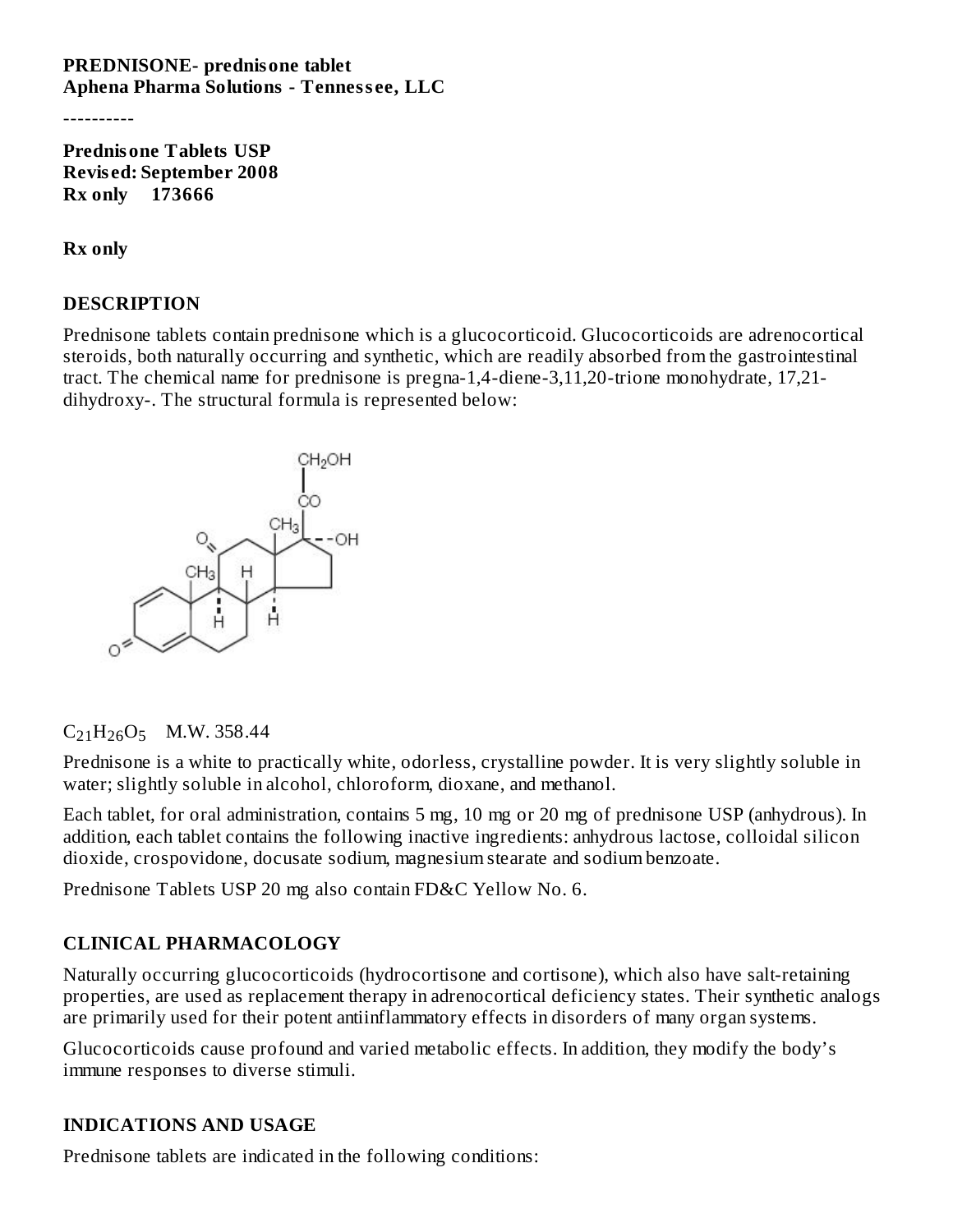**Endocrine disorders:** primary or secondary adrenocortical insufficiency (hydrocortisone or cortisone is the first choice; synthetic analogs may be used in conjunction with mineralocorticoids where applicable; in infancy mineralocorticoid supplementation is of particular importance); congenital adrenal hyperplasia; hypercalcemia associated with cancer; nonsuppurative thyroiditis.

**Rheumatic disorders:** as adjunctive therapy for short-term administration (to tide the patient over an acute episode or exacerbation) in: psoriatic arthritis, rheumatoid arthritis, including juvenile rheumatoid arthritis (selected cases may require low-dose maintenance therapy), ankylosing spondylitis, acute and subacute bursitis, acute nonspecific tenosynovitis, acute gouty arthritis, post-traumatic osteoarthritis, synovitis of osteoarthritis, epicondylitis.

**Collagen dis eas es:** during an exacerbation or as maintenance therapy in selected cases of: systemic lupus erythematosus, systemic dermatomyositis (polymyositis), acute rheumatic carditis.

**Dermatologic dis eas es:** pemphigus; bullous dermatitis herpetiformis; severe erythema multiforme (Stevens-Johnson syndrome); exfoliative dermatitis; mycosis fungoides; severe psoriasis; severe seborrheic dermatitis.

**Allergic states:** control of severe or incapacitating allergic conditions intractable to adequate trials of conventional treatment: seasonal or perennial allergic rhinitis; bronchial asthma; contact dermatitis; atopic dermatitis; serum sickness; drug hypersensitivity reactions.

**Ophthalmic dis eas es:**severe acute and chronic allergic and inflammatory processes involving the eye and its adnexa such as: allergic corneal marginal ulcers, herpes zoster ophthalmicus, anterior segment inflammation, diffuse posterior uveitis and choroiditis, sympathetic ophthalmia, allergic conjunctivitis, keratitis, chorioretinitis, optic neuritis, iritis and iridocyclitis.

**Respiratory dis eas es:**symptomatic sarcoidosis; Loeffler's syndrome not manageable by other means; berylliosis; fulminating or disseminated pulmonary tuberculosis when used concurrently with appropriate antituberculous chemotherapy; aspiration pneumonitis.

**Hematologic disorders:** idiopathic thrombocytopenic purpura in adults; secondary thrombocytopenia in adults; acquired (autoimmune) hemolytic anemia; erythroblastopenia (RBC anemia); congenital (erythroid) hypoplastic anemia.

**Neoplastic dis eas es:** for palliative management of: leukemias and lymphomas in adults, acute leukemia of childhood.

**Edematous states:** to induce a diuresis or remission of proteinuria in the nephrotic syndrome, without uremia, of the idiopathic type or that due to lupus erythematosus.

**Gastrointestinal dis eas es:** to tide the patient over a critical period of the disease in: ulcerative colitis, regional enteritis.

**Nervous system:** acute exacerbations of multiple sclerosis.

**Mis cellaneous:** tuberculous meningitis with subarachnoid block or impending block when used concurrently with appropriate antituberculous chemotherapy; trichinosis with neurologic or myocardial involvement.

## **CONTRAINDICATIONS**

Prednisone tablets are contraindicated in systemic fungal infections and known hypersensitivity to components.

## **WARNINGS**

In patients on corticosteroid therapy subjected to unusual stress, increased dosage of rapidly acting corticosteroids before, during, and after the stressful situation is indicated.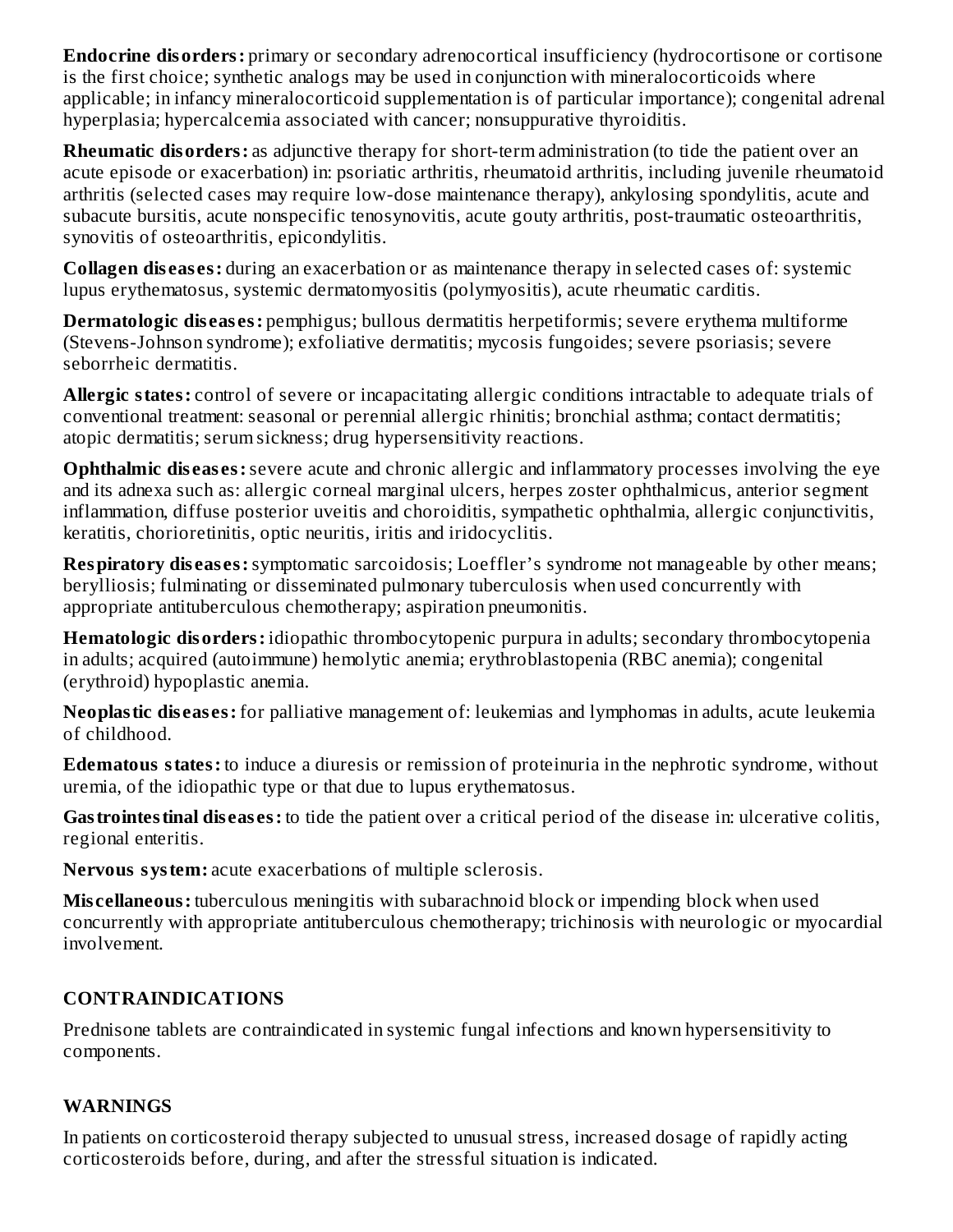Corticosteroids may mask some signs of infection, and new infections may appear during their use. Infections with any pathogen including viral, bacterial, fungal, protozoan or helminthic infections, in any location of the body, may be associated with the use of corticosteroids alone or in combination with other immunosuppressive agents that affect cellular immunity, humoral immunity, or neutrophil function. $^1$ 

These infections may be mild, but can be severe and at times fatal. With increasing doses of corticosteroids, the rate of occurrence of infectious complications increases.<sup>2</sup> There may be decreased resistance and inability to localize infection when corticosteroids are used.

Prolonged use of corticosteroids may produce posterior subcapsular cataracts, glaucoma with possible damage to the optic nerves, and may enhance the establishment of secondary ocular infections due to fungi or viruses.

#### **Usage in pregnancy**

Since adequate human reproduction studies have not been done with corticosteroids, the use of these drugs in pregnancy, nursing mothers or women of childbearing potential requires that the possible benefits of the drug be weighed against the potential hazards to the mother and embryo or fetus. Infants born of mothers who have received substantial doses of corticosteroids during pregnancy should be carefully observed for signs of hypoadrenalism.

Average and large doses of hydrocortisone or cortisone can cause elevation of blood pressure, salt and water retention, and increased excretion of potassium. These effects are less likely to occur with the synthetic derivatives except when used in large doses. Dietary salt restriction and potassium supplementation may be necessary. All corticosteroids increase calcium excretion.

Administration of live or live, attenuated vaccines is contraindicated in patients receiving immunosuppressive doses of corticosteroids. Killed or inactivated vaccines may be administered to patients receiving immunosuppressive doses of corticosteroids; however, the response to such vaccines may be diminished. Indicated immunization procedures may be undertaken in patients receiving nonimmunosuppressive doses of corticosteroids. The use of prednisone tablets in active tuberculosis should be restricted to those cases of fulminating or disseminated tuberculosis in which the corticosteroid is used for the management of the disease in conjunction with an appropriate antituberculous regimen. If corticosteroids are indicated in patients with latent tuberculosis or tuberculin reactivity, close observation is necessary as reactivation of the disease may occur. During prolonged corticosteroid therapy, these patients should receive chemoprophylaxis.

Persons who are on drugs which suppress the immune system are more susceptible to infections than healthy individuals. Chicken pox and measles, for example, can have a more serious or even fatal course in non-immune children or adults on corticosteroids. In such children or adults who have not had these diseases, particular care should be taken to avoid exposure. How the dose, route and duration of corticosteroid administration affects the risk of developing a disseminated infection is not known. The contribution of the underlying disease and/or prior corticosteroid treatment to the risk is also not known. If exposed to chicken pox, prophylaxis with varicella zoster immune globulin (VZIG) may be indicated. If exposed to measles, prophylaxis with pooled intramuscular immunoglobulin (IG) may be indicated. (See the respective package inserts for complete VZIG and IG prescribing information.) If chicken pox develops, treatment with antiviral agents may be considered. Similarly, corticosteroids should be used with great care in patients with known or suspected Strongyloides (threadworm) infestation. In such patients, corticosteroid- induced immunosuppression may lead to Strongyloides hyperinfection and dissemination with widespread larval migration, often accompanied by severe enterocolitis and potentially fatal gram-negative septicemia.

#### **PRECAUTIONS**

#### **General Precautions**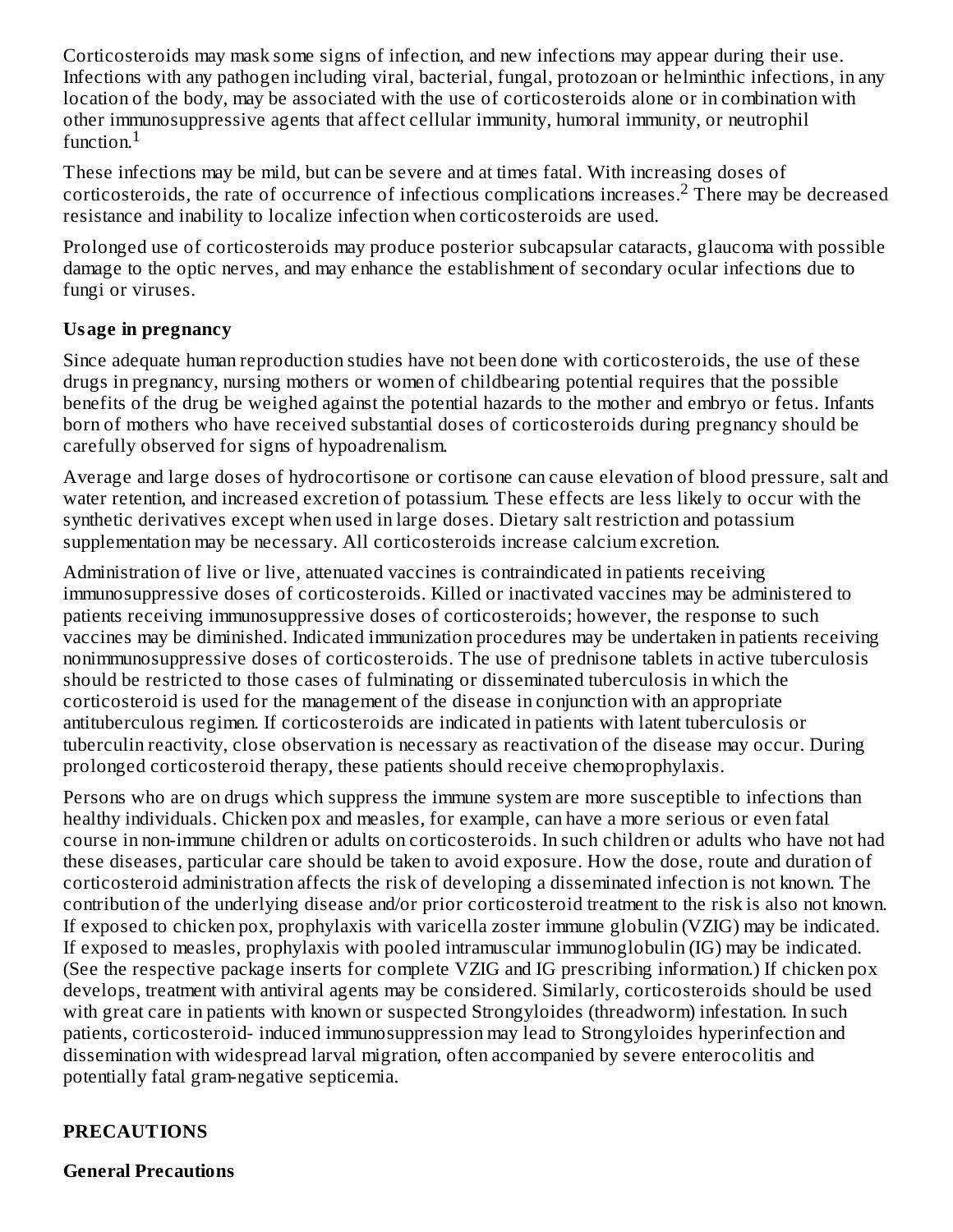Drug-induced, secondary adrenocortical insufficiency may be minimized by gradual reduction of dosage. This type of relative insufficiency may persist for months after discontinuation of therapy; therefore, in any situation of stress occurring during that period, hormone therapy should be reinstituted. Since mineralocorticoid secretion may be impaired, salt and/or a mineralocorticoid should be administered concurrently.

There is an enhanced effect of corticosteroids on patients with hypothyroidism and in those with cirrhosis.

Corticosteroids should be used cautiously in patients with ocular herpes simplex because of possible corneal perforation.

The lowest possible dose of corticosteroid should be used to control the condition under treatment, and when reduction in dosage is possible, the reduction should be gradual.

Psychic derangements may appear when corticosteroids are used, ranging from euphoria, insomnia, mood swings, personality changes, and severe depression, to frank psychotic manifestations. Also, existing emotional instability or psychotic tendencies may be aggravated by corticosteroids.

Steroids should be used with caution in nonspecific ulcerative colitis if there is a probability of impending perforation, abscess or other pyogenic infection; diverticulitis; fresh intestinal anastomoses; active or latent peptic ulcer; renal insufficiency; hypertension; osteoporosis; and myasthenia gravis.

Growth and development of infants and children on prolonged corticosteroid therapy should be carefully observed.

Kaposi's sarcoma has been reported to occur in patients receiving corticosteroid therapy. Discontinuation of corticosteroids may result in clinical remission.

Although controlled clinical trials have shown corticosteroids to be effective in speeding the resolution of acute exacerbations of multiple sclerosis, they do not show that corticosteroids affect the ultimate outcome or natural history of the disease. The studies do show that relatively high doses of corticosteroids are necessary to demonstrate a significant effect. (See**DOSAGE AND ADMINISTRATION.**)

Since complications of treatment with glucocorticoids are dependent on the size of the dose and the duration of treatment, a risk/benefit decision must be made in each individual case as to dose and duration of treatment and as to whether daily or intermittent therapy should be used.

Convulsions have been reported with concurrent use of methylprednisolone and cyclosporin. Since concurrent use of these agents results in a mutual inhibition of metabolism, it is possible that adverse events associated with the individual use of either drug may be more apt to occur.

## **Drug Interactions**

The pharmacokinetic interactions listed below are potentially clinically important. Drugs that induce hepatic enzymes such as phenobarbital, phenytoin and rifampin may increase the clearance of corticosteroids and may require increases in corticosteroid dose to achieve the desired response. Drugs such as troleandomycin and ketoconazole may inhibit the metabolism of corticosteroids and thus decrease their clearance. Therefore, the dose of corticosteroid should be titrated to avoid steroid toxicity. Corticosteroids may increase the clearance of chronic high dose aspirin. This could lead to decreased salicylate serum levels or increase the risk of salicylate toxicity when corticosteroid is withdrawn. Aspirin should be used cautiously in conjunction with corticosteroids in patients suffering from hypoprothrombinemia. The effect of corticosteroids on oral anticoagulants is variable. There are reports of enhanced as well as diminished effects of anticoagulants when given concurrently with corticosteroids.

Therefore, coagulation indices should be monitored to maintain the desired anticoagulant effect.

#### **Information for Patients**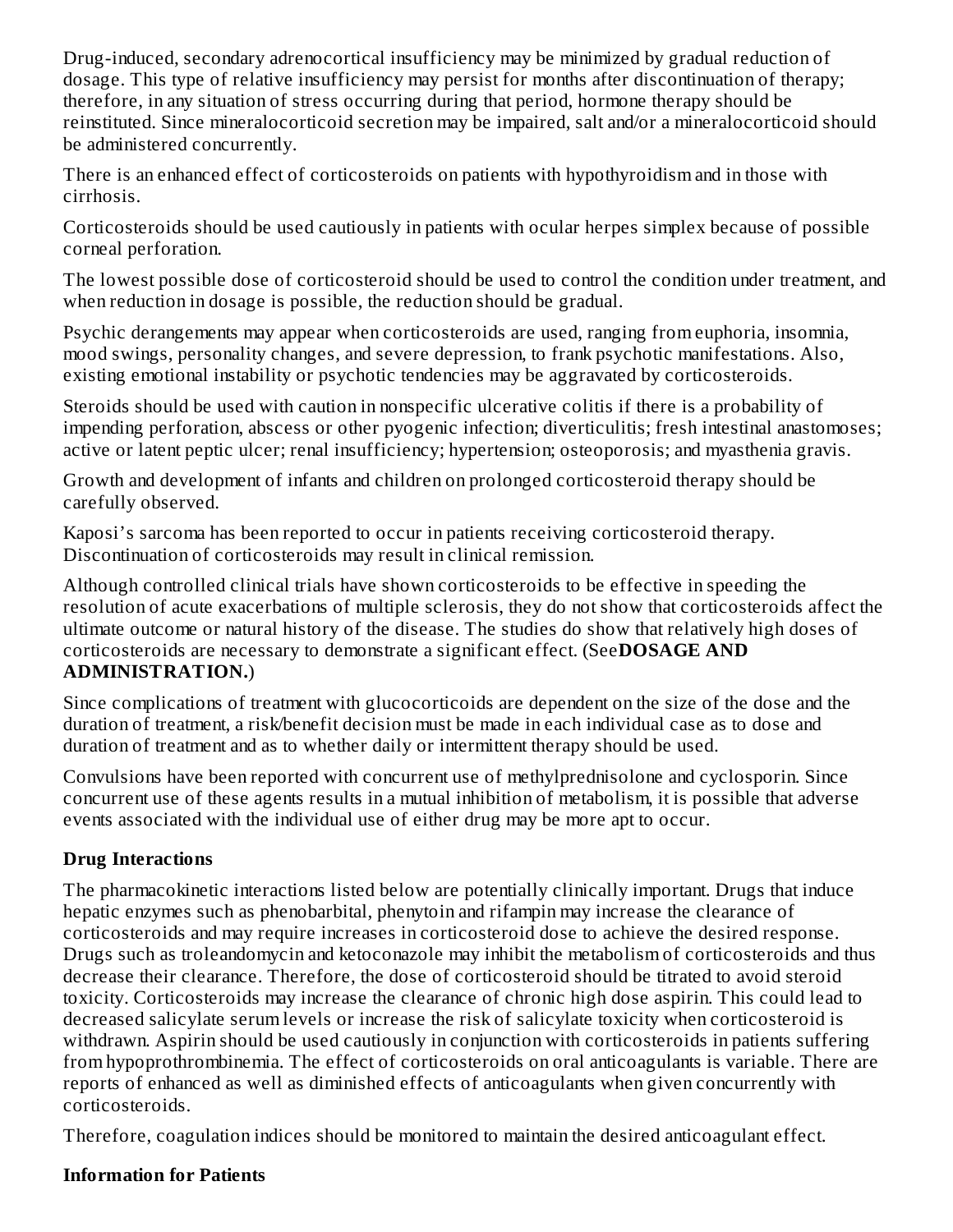Patients who are on immunosuppressant doses of corticosteroids should be warned to avoid exposure to chicken pox or measles. Patients should also be advised that if they are exposed, medical advice should be sought without delay.

## **ADVERSE REACTIONS**

**Fluid and electrolyte disturbances:**sodium retention; fluid retention; congestive heart failure in susceptible patients; potassium loss; hypokalemic alkalosis; hypertension.

**Mus culoskeletal:** muscle weakness; steroid myopathy; loss of muscle mass; osteoporosis; tendon rupture, particularly of the Achilles tendon; vertebral compression fractures; aseptic necrosis of femoral and humeral heads; pathologic fracture of long bones.

Gastrointestinal: peptic ulcer with possible perforation and hemorrhage; pancreatitis; abdominal distention; ulcerative esophagitis; increases in alanine transaminase (ALT, SGPT), aspartate transaminase (AST, SGOT) and alkaline phosphatase have been observed following corticosteroid treatment. These changes are usually small, not associated with any clinical syndrome and are reversible upon discontinuation.

**Dermatologic:** impaired wound healing; thin fragile skin; petechiae and ecchymoses; facial erythema; increased sweating; may suppress reactions to skin tests.

**Metabolic:** negative nitrogen balance due to protein catabolism.

**Neurological:** increased intracranial pressure with papilledema (pseudo-tumor cerebri) usually after treatment; convulsions; vertigo; headache.

**Endocrine:** menstrual irregularities; development of cushingoid state; secondary adrenocortical and pituitary unresponsiveness, particularly in times of stress, as in trauma, surgery or illness; suppression of growth in children; decreased carbohydrate tolerance; manifestations of latent diabetes mellitus; increased requirements for insulin or oral hypoglycemic agents in diabetics.

**Ophthalmic:** posterior subcapsular cataracts; increased intraocular pressure; glaucoma; exophthalmos.

**Additional Reactions:** urticaria and other allergic, anaphylactic or hypersensitivity reactions.

## **DOSAGE AND ADMINISTRATION**

The initial dosage of prednisone tablets may vary from 5 mg to 60 mg per day, depending on the specific disease entity being treated. In situations of less severity lower doses will generally suffice while in selected patients higher initial doses may be required. The initial dosage should be maintained or adjusted until a satisfactory response is noted. If after a reasonable period of time there is a lack of satisfactory clinical response, prednisone should be discontinued and the patient transferred to other appropriate therapy. **IT SHOULD BE EMPHASIZED THAT DOSAGE REQUIREMENTS ARE VARIABLE AND MUST BE INDIVIDUALIZED ON THE BASIS OF THE DISEASE UNDER TREATMENT AND THE RESPONSE OF THE PATIENT.** After a favorable response is noted, the proper maintenance dosage should be determined by decreasing the initial drug dosage in small decrements at appropriate time intervals until the lowest dosage which will maintain an adequate clinical response is reached. It should be kept in mind that constant monitoring is needed in regard to drug dosage. Included in the situations which may make dosage adjustments necessary are changes in clinical status secondary to remissions or exacerbations in the disease process, the patient's individual drug responsiveness, and the effect of patient exposure to stressful situations not directly related to the disease entity under treatment; in this latter situation it may be necessary to increase the dosage of prednisone for a period of time consistent with the patient's condition. If after long-term therapy the drug is to be stopped, it is recommended that it be withdrawn gradually rather than abruptly.

#### **Multiple Sclerosis**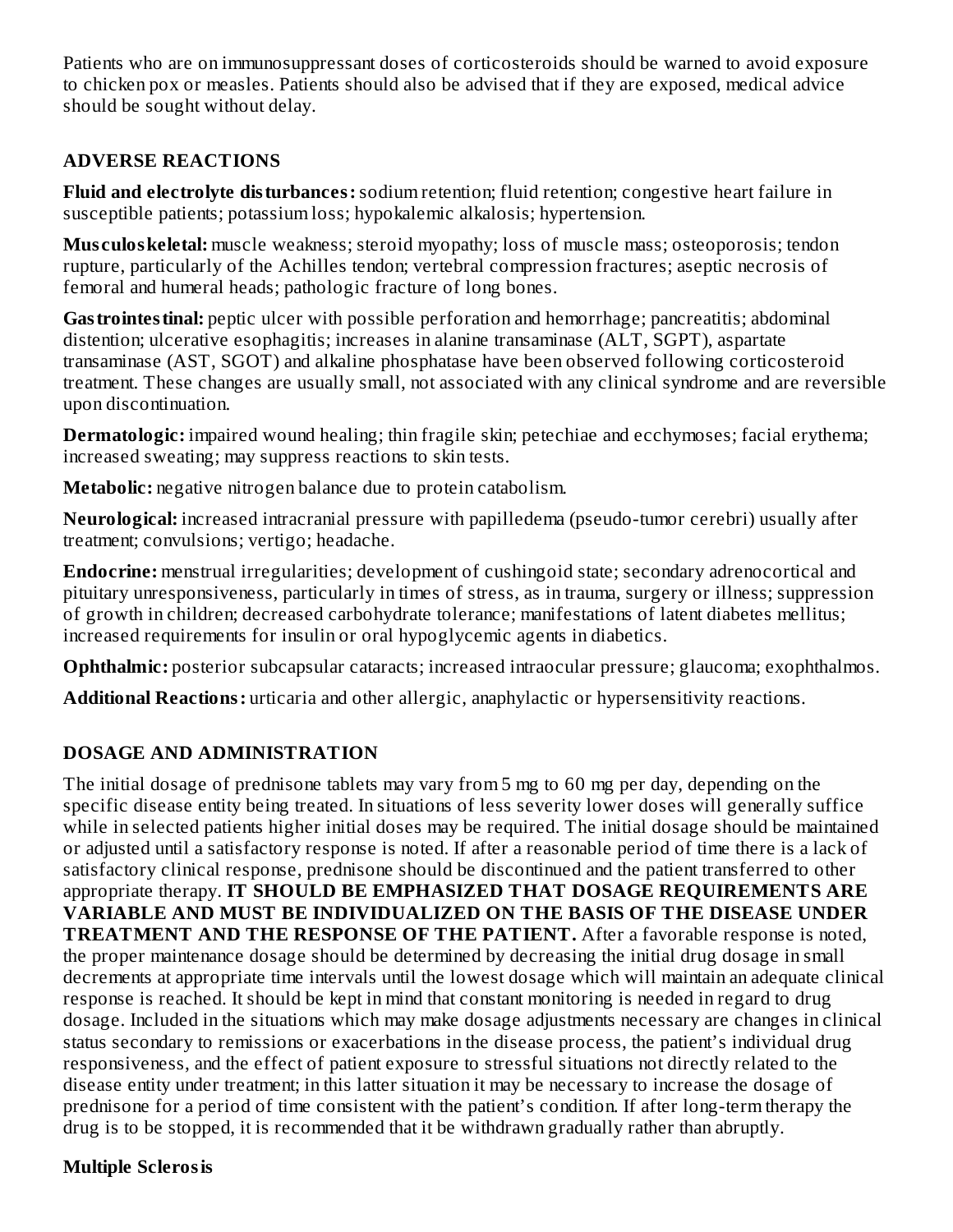In the treatment of acute exacerbations of multiple sclerosis daily doses of 200 mg of prednisolone for a week followed by 80 mg every other day for 1 month have been shown to be effective. (Dosage range is the same for prednisone and prednisolone.)

## **Alternate Day Therapy**

Alternate day therapy is a corticosteroid dosing regimen in which twice the usual daily dose of corticoid is administered every other morning. The purpose of this mode of therapy is to provide the patient requiring long-term pharmacologic dose treatment with the beneficial effects of corticoids while minimizing certain undesirable effects, including pituitary-adrenal suppression, the cushingoid state, corticoid withdrawal symptoms, and growth suppression in children.

The rationale for this treatment schedule is based on two major premises: (a) the antiinflammatory or therapeutic effect of corticoids persists longer than their physical presence and metabolic effects and (b) administration of the corticosteroid every other morning allows for re-establishment of more nearly normal hypothalamic-pituitary-adrenal (HPA) activity on the off-steroid day.

A brief review of the HPA physiology may be helpful in understanding this rationale. Acting primarily through the hypothalamus a fall in free cortisol stimulates the pituitary gland to produce increasing amounts of corticotropin (ACTH) while a rise in free cortisol inhibits ACTH secretion. Normally the HPA system is characterized by diurnal (circadian) rhythm. Serum levels of ACTH rise from a low point about 10 pm to a peak level about 6 am. Increasing levels of ACTH stimulate adrenocortical activity resulting in a rise in plasma cortisol with maximal levels occurring between 2 am and 8 am. This rise in cortisol dampens ACTH production and in turn adrenocortical activity. There is a gradual fall in plasma corticoids during the day with lowest levels occurring about midnight.

The diurnal rhythm of the HPA axis is lost in Cushing's disease, a syndrome of adrenocortical hyperfunction characterized by obesity with centripetal fat distribution, thinning of the skin with easy bruisability, muscle wasting with weakness, hypertension, latent diabetes, osteoporosis, electrolyte imbalance, etc. The same clinical findings of hyperadrenocorticism may be noted during long-term pharmacologic dose corticoid therapy administered in conventional daily divided doses. It would appear, then, that a disturbance in the diurnal cycle with maintenance of elevated corticoid values during the night may play a significant role in the development of undesirable corticoid effects. Escape from these constantly elevated plasma levels for even short periods of time may be instrumental in protecting against undesirable pharmacologic effects.

During conventional pharmacologic dose corticosteroid therapy, ACTH production is inhibited with subsequent suppression of cortisol production by the adrenal cortex. Recovery time for normal HPA activity is variable depending upon the dose and duration of treatment. During this time the patient is vulnerable to any stressful situation. Although it has been shown that there is considerably less adrenal suppression following a single morning dose of prednisolone (10 mg) as opposed to a quarter of that dose administered every 6 hours, there is evidence that some suppressive effect on adrenal activity may be carried over into the following day when pharmacologic doses are used. Further, it has been shown that a single dose of certain corticosteroids will produce adrenocortical suppression for two or more days. Other corticoids, including methylprednisolone, hydrocortisone, prednisone and prednisolone, are considered to be short acting (producing adrenocortical suppression for 1¼ to 1½ days following a single dose) and thus are recommended for alternate day therapy.

The following should be kept in mind when considering alternate day therapy:

- 1. Basic principles and indications for corticosteroid therapy should apply. The benefits of alternate day therapy should not encourage the indiscriminate use of steroids.
- 2. Alternate day therapy is a therapeutic technique primarily designed for patients in whom long-term pharmacologic corticoid therapy is anticipated.
- 3. In less severe disease processes in which corticoid therapy is indicated, it may be possible to initiate treatment with alternate day therapy. More severe disease states usually will require daily divided high dose therapy for initial control of the disease process. The initial suppressive dose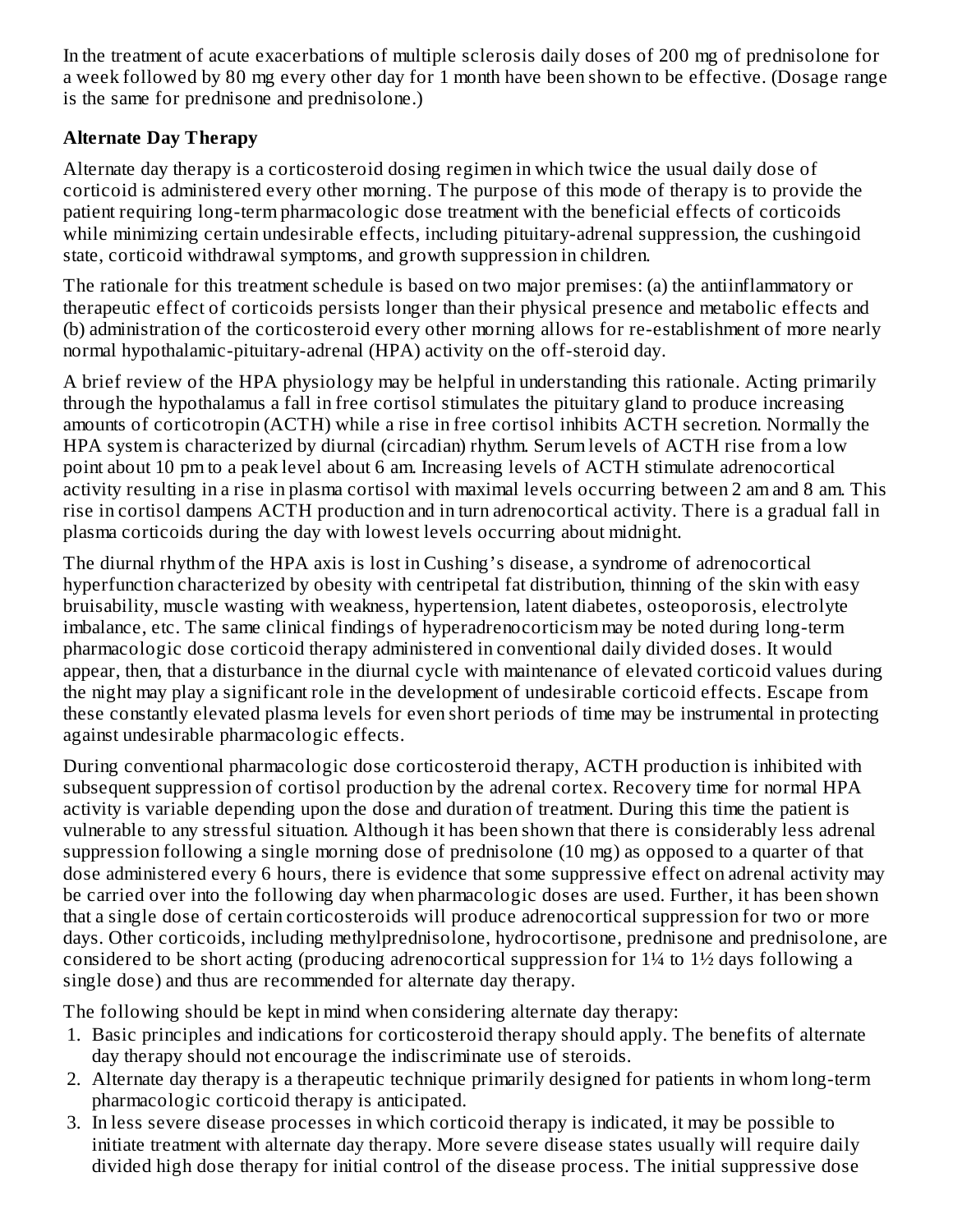level should be continued until satisfactory clinical response is obtained, usually four to ten days in the case of many allergic and collagen diseases. It is important to keep the period of initial suppressive dose as brief as possible particularly when subsequent use of alternate day therapy is intended.

Once control has been established, two courses are available: (a) change to alternate day therapy and then gradually reduce the amount of corticoid given every other day or (b) following control of the disease process reduce the daily dose of corticoid to the lowest effective level as rapidly as possible and then change over to an alternate-day schedule. Theoretically, course (a) may be preferable.

- 4. Because of the advantages of alternate day therapy, it may be desirable to try patients on this form of therapy who have been on daily corticoids for long periods of time (e.g., patients with rheumatoid arthritis). Since these patients may already have a suppressed HPA axis, establishing them on alternate day therapy may be difficult and not always successful. However, it is recommended that regular attempts be made to change them over. It may be helpful to triple or even quadruple the daily maintenance dose and administer this every other day rather than just doubling the daily dose if difficulty is encountered. Once the patient is again controlled, an attempt should be made to reduce this dose to a minimum.
- 5. As indicated above, certain corticosteroids, because of their prolonged suppressive effect on adrenal activity, are not recommended for alternate day therapy (e.g., dexamethasone and betamethasone).
- 6. The maximal activity of the adrenal cortex is between 2 am and 8 am, and it is minimal between 4 pm and midnight. Exogenous corticosteroids suppress adrenocortical activity the least when given at the time of maximal activity (am).
- 7. In using alternate day therapy it is important, as in all therapeutic situations, to individualize and tailor the therapy to each patient. Complete control of symptoms will not be possible in all patients. An explanation of the benefits of alternate day therapy will help the patient to understand and tolerate the possible flare-up in symptoms which may occur in the latter part of the offsteroid day. Other symptomatic therapy may be added or increased at this time if needed.
- 8. In the event of an acute flare-up of the disease process, it may be necessary to return to a full suppressive daily divided corticoid dose for control. Once control is again established alternate day therapy may be reinstituted.
- 9. Although many of the undesirable features of corticosteroid therapy can be minimized by alternate day therapy, as in any therapeutic situation, the physician must carefully weigh the benefit-risk ratio for each patient in whom corticoid therapy is being considered.

## **HOW SUPPLIED**

Repackaged by Aphena Pharma Solutions - TN. See *Repackaging Information* for available configurations.



Prednisone Tablets USP 5 mg are scored, round, white tablets imprinted **DAN DAN** and **5052** supplied in bottles of 100 and 1000.

Prednisone Tablets USP 10 mg are scored, round, white tablets imprinted **DAN DAN** and **5442** supplied in bottles of 100, 500 and 1000.

Prednisone Tablets USP 20 mg are scored, round, peach tablets imprinted **DAN DAN** and **5443**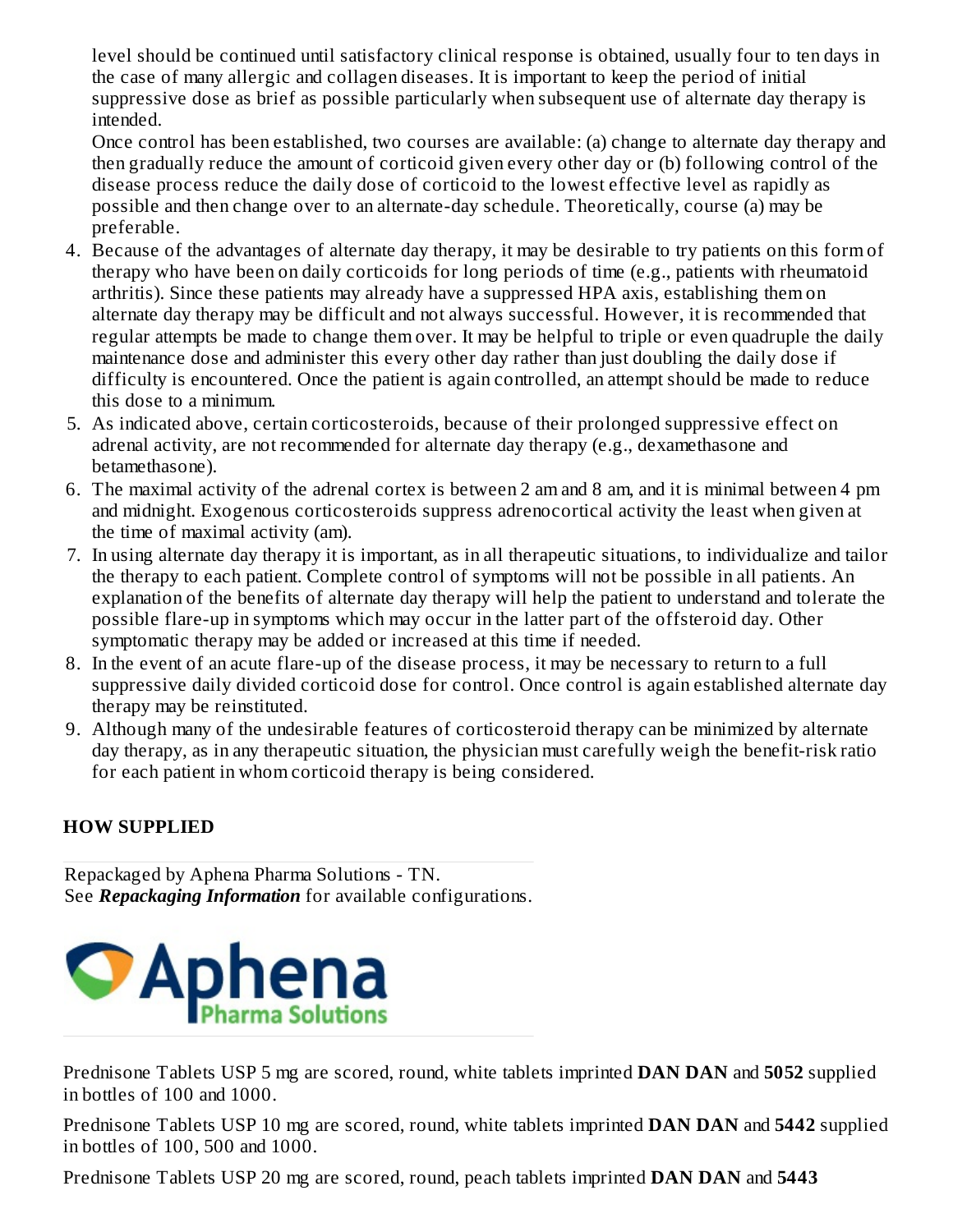supplied in bottles of 100, 500 and 1000.

Dispense in a well-closed container with child-resistant closure.

Store at 20°-25°C (68°-77°F). [See USP controlled room temperature.]

#### **REFERENCES**

 $^1$  Fekety R. Infections associated with corticosteroids and immunosuppressive therapy. In: Gorbach SL, Bartlett JG, Blacklow NR, eds. *Infectious Diseases.* Philadelphia: WBSaunders Company 1992: 1050-1.

 $2$  Stuck AE, Minder CE, Frey FJ. Risk of infectious complications in patients taking glucocorticoids. *Rev Infect Dis* 1989:11(6):954-63.

Manufactured by: **Watson Pharma Private Ltd.** Verna, Goa INDIA

Distributed By: **Watson Pharma, Inc.** Corona, CA 92880 USA

Revised September 2008

173666 0908B

#### **Repackaging Information**

Please reference the *How Supplied* section listed above for a description of individual tablets or capsules. This drug product has been received by Aphena Pharma - TN in a manufacturer or distributor packaged configuration and repackaged in full compliance with all applicable cGMP regulations. The package configurations available from Aphena are listed below:

| Count | 5mg          |
|-------|--------------|
| 90    | 43353-819-60 |

Store between 20°-25°C (68°-77°F). See USP Controlled Room Temperature. Dispense in a tight lightresistant container as defined by USP. Keep this and all drugs out of the reach of children.

Repackaged by:



Cookeville, TN 38506

20140508SC

#### **PRINCIPAL DISPLAY PANEL - 5mg**

NDC 43353-819 - **Prednisone** 5mg - Rx Only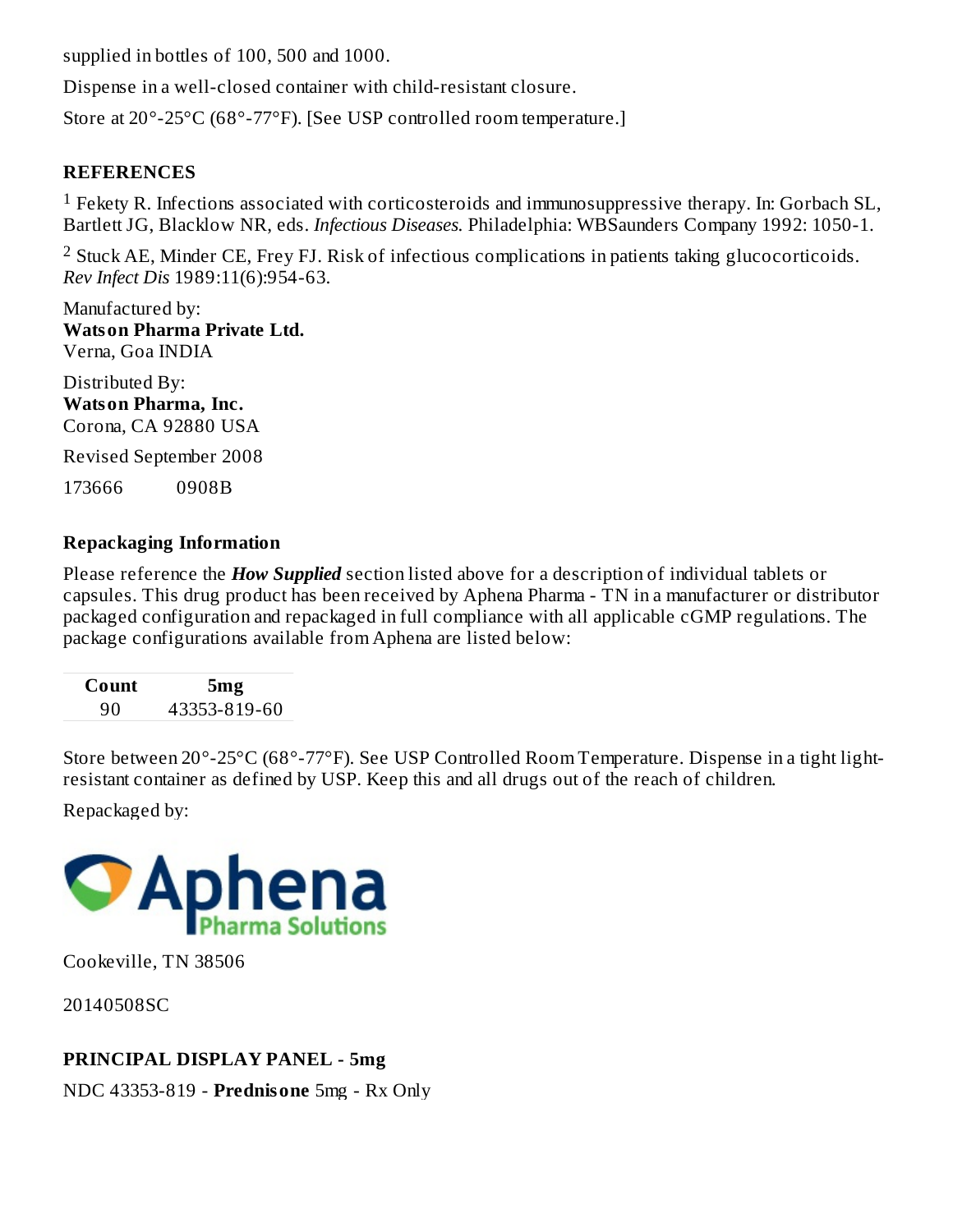

| <b>PREDNISONE</b>                                             |                                       |                         |                                                    |          |                          |                 |  |
|---------------------------------------------------------------|---------------------------------------|-------------------------|----------------------------------------------------|----------|--------------------------|-----------------|--|
| prednisone tablet                                             |                                       |                         |                                                    |          |                          |                 |  |
|                                                               |                                       |                         |                                                    |          |                          |                 |  |
| <b>Product Information</b>                                    |                                       |                         |                                                    |          |                          |                 |  |
| Product Type                                                  |                                       | HUMAN PRESCRIPTION DRUG | Item Code (Source)<br>NDC:43353-819(NDC:0591-5052) |          |                          |                 |  |
| <b>Route of Administration</b>                                | ORAL                                  |                         |                                                    |          |                          |                 |  |
|                                                               |                                       |                         |                                                    |          |                          |                 |  |
|                                                               |                                       |                         |                                                    |          |                          |                 |  |
| <b>Active Ingredient/Active Moiety</b>                        |                                       |                         |                                                    |          |                          |                 |  |
|                                                               | <b>Ingredient Name</b>                |                         |                                                    |          | <b>Basis of Strength</b> | Strength        |  |
| PREDNISONE (UNII: VB0R961HZT) (PREDNISONE - UNII: VB0R961HZT) |                                       |                         |                                                    |          | <b>PREDNISONE</b>        | 5 <sub>mg</sub> |  |
|                                                               |                                       |                         |                                                    |          |                          |                 |  |
| <b>Inactive Ingredients</b>                                   |                                       |                         |                                                    |          |                          |                 |  |
|                                                               | <b>Ingredient Name</b><br>Strength    |                         |                                                    |          |                          |                 |  |
|                                                               | ANHYDROUS LACTOSE (UNII: 3SY5LH9 PMK) |                         |                                                    |          |                          |                 |  |
| <b>COLLOIDAL SILICON DIOXIDE (UNII: ETJ7Z6XBU4)</b>           |                                       |                         |                                                    |          |                          |                 |  |
|                                                               | CROSPOVIDONE (UNII: 68401960MK)       |                         |                                                    |          |                          |                 |  |
| DOCUSATE SODIUM (UNII: F05Q2T2JA0)                            |                                       |                         |                                                    |          |                          |                 |  |
| MAGNESIUM STEARATE (UNII: 70097M6I30)                         |                                       |                         |                                                    |          |                          |                 |  |
| SODIUM BENZOATE (UNII: OJ245FE5EU)                            |                                       |                         |                                                    |          |                          |                 |  |
|                                                               |                                       |                         |                                                    |          |                          |                 |  |
| <b>Product Characteristics</b>                                |                                       |                         |                                                    |          |                          |                 |  |
| Color<br><b>WHITE</b>                                         |                                       | <b>Score</b>            |                                                    | 2 pieces |                          |                 |  |
| <b>ROUND</b><br><b>Shape</b>                                  |                                       | <b>Size</b>             |                                                    | 6mm      |                          |                 |  |
| Flavor                                                        |                                       | <b>Imprint Code</b>     |                                                    |          | DAN; DAN; 5052           |                 |  |
| <b>Contains</b>                                               |                                       |                         |                                                    |          |                          |                 |  |
|                                                               |                                       |                         |                                                    |          |                          |                 |  |